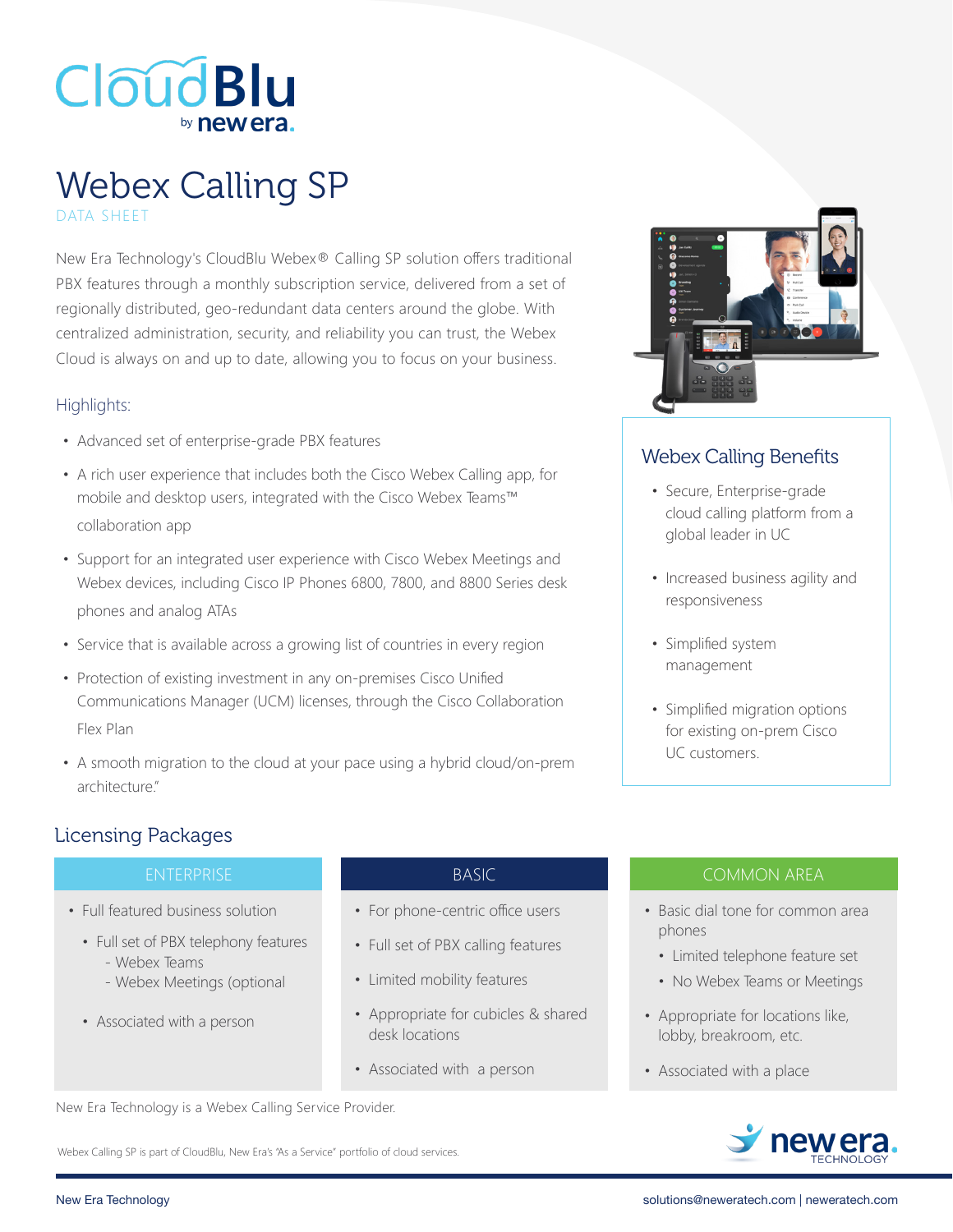# Licensing Package Features

| Feature                                    | Enterprise   | <b>Basic</b> | Common Area  |
|--------------------------------------------|--------------|--------------|--------------|
| Cisco Webex Calling App (Desktop & Mobile) | $\checkmark$ |              |              |
| Webex Teams                                | $\checkmark$ |              |              |
| Mobility                                   | $\checkmark$ |              |              |
| Office Anywhere                            | $\checkmark$ |              |              |
| Remote Office                              | $\checkmark$ |              |              |
| Shared Call Appearance (35) <sup>1</sup>   | $\checkmark$ |              |              |
| Simultaneous Ring                          | $\checkmark$ |              |              |
| Alternate Numbers with Distinctive Ring    | $\checkmark$ | $\checkmark$ |              |
| Analog Hotline                             | $\checkmark$ | $\checkmark$ | $\checkmark$ |
| Anonymous Call Rejection                   | $\checkmark$ | $\checkmark$ |              |
| Barge-In Exempt                            | $\checkmark$ | $\checkmark$ |              |
| <b>Business Continuity (CFNR)</b>          | $\checkmark$ | $\checkmark$ |              |
| <b>Busy Lamp Monitoring</b>                | $\checkmark$ | $\checkmark$ |              |
| Call Forwarding Always                     | $\checkmark$ | $\checkmark$ |              |
| Call Forwarding Busy                       | $\checkmark$ | $\checkmark$ |              |
| Call Forwarding No Answer                  | $\checkmark$ | $\checkmark$ |              |
| Call Forwarding Selective                  | $\checkmark$ | $\checkmark$ |              |
| Call History                               | $\checkmark$ | $\checkmark$ |              |
| Call Hold and Resume                       | $\checkmark$ | $\checkmark$ |              |
| Call Logs with Click to Dial               | $\checkmark$ | $\checkmark$ |              |
| Call Notify                                | $\checkmark$ | $\checkmark$ |              |
| Call Queue Agent                           | $\checkmark$ | $\checkmark$ |              |
| Call Redial                                | $\checkmark$ | $\checkmark$ | $\checkmark$ |
| Call Return                                | $\checkmark$ | $\checkmark$ |              |
| Call Transfer (Attended and Blind)         | $\checkmark$ | $\checkmark$ |              |
| Call Waiting for up to 4 Calls             | $\checkmark$ | $\checkmark$ | $\checkmark$ |

 $1$  Max number of shares per station.

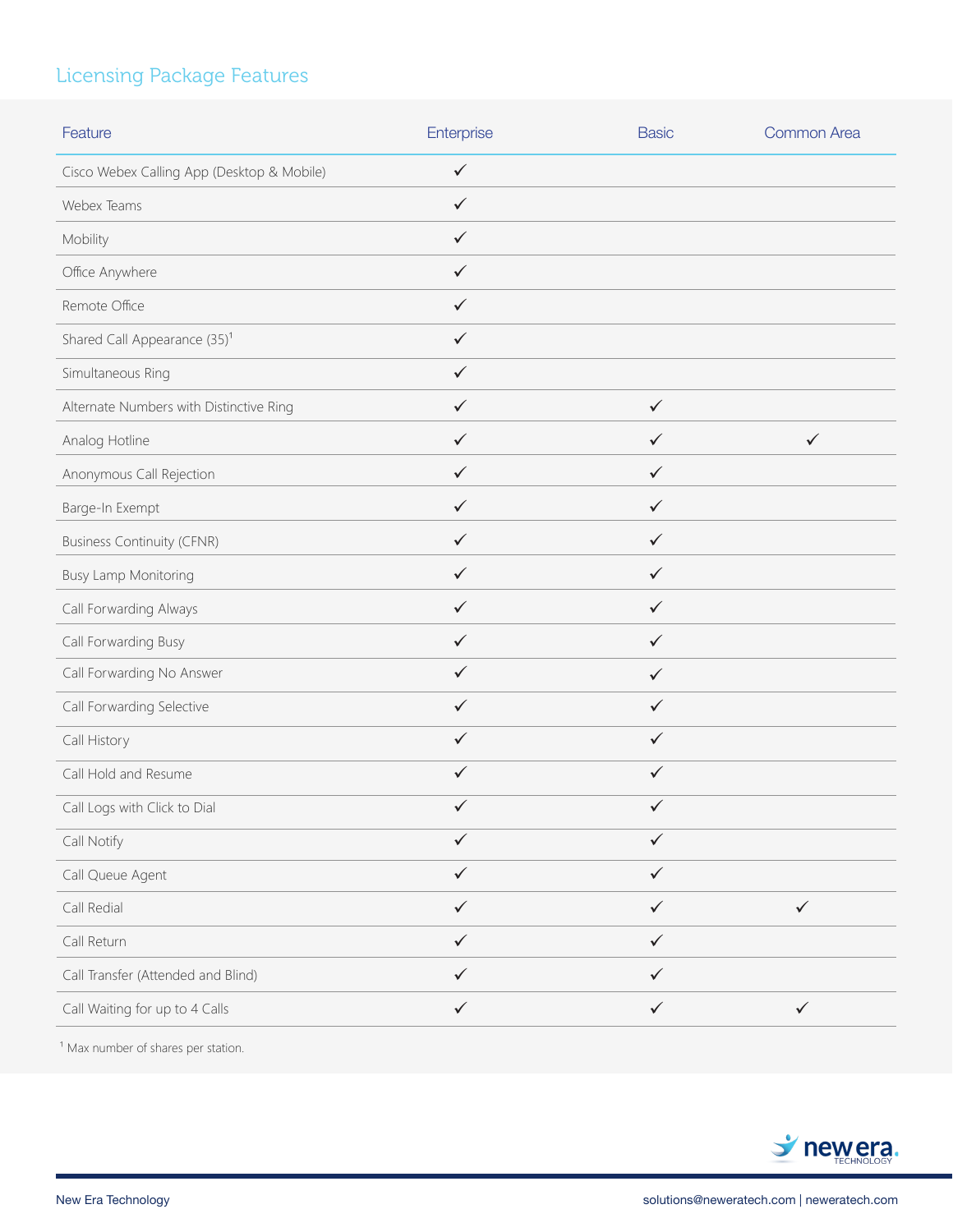# Features Continued

| Feature                             | Enterprise   | <b>Basic</b> | <b>Common Area</b> |
|-------------------------------------|--------------|--------------|--------------------|
| Call Waiting ID                     | $\checkmark$ | $\checkmark$ | $\checkmark$       |
| Directed Call Pickup                | $\checkmark$ | $\checkmark$ |                    |
| Directed Call Pickup with Barge In  | ✓            | ✓            |                    |
| Do Not Disturb                      | $\checkmark$ | $\checkmark$ |                    |
| Enterprise Phone Directory          | $\checkmark$ | $\checkmark$ |                    |
| Executive / Executive Assistant     | $\checkmark$ | ✓            |                    |
| Extension Dialing, Variable Length  | $\checkmark$ | ✓            | $\checkmark$       |
| Feature Access Codes                | ✓            | ✓            | ✓                  |
| Hoteling (Host)                     | $\checkmark$ | $\checkmark$ |                    |
| Hoteling (Guest)                    | $\checkmark$ | ✓            |                    |
| Inbound Caller ID (Name)            | $\checkmark$ | ✓            | ✓                  |
| Inbound Caller ID (Name and Number) | $\checkmark$ | ✓            | ✓                  |
| Inbound Fax to email                | ✓            | ✓            |                    |
| Multiple Line Appearance            | ✓            | ✓            |                    |
| N-Way Calling (6) <sup>2</sup>      | $\checkmark$ | ✓            |                    |
| Outbound Caller ID Blocking         | $\checkmark$ | $\checkmark$ | $\checkmark$       |
| Personal Phone Directory            | $\checkmark$ | $\checkmark$ |                    |
| Pre-alert Announcement              | ✓            | $\checkmark$ |                    |
| Priority Alert                      | $\checkmark$ | $\checkmark$ |                    |
| Privacy                             | ✓            | ✓            |                    |
| Push to Talk                        | $\checkmark$ | $\checkmark$ |                    |
| Selective Call Acceptance           | $\checkmark$ | $\checkmark$ |                    |
| Selective Call Rejection            | $\checkmark$ | $\checkmark$ |                    |
| Sequential Ring                     | $\checkmark$ | $\checkmark$ |                    |
| Speed Dial 100                      | $\checkmark$ | $\checkmark$ |                    |
| T.38 Fax Support                    | $\checkmark$ | $\checkmark$ |                    |

<sup>2</sup> N-Way Calling is supported via the Media Server while Three-Way Calling supported directly by certain phones.